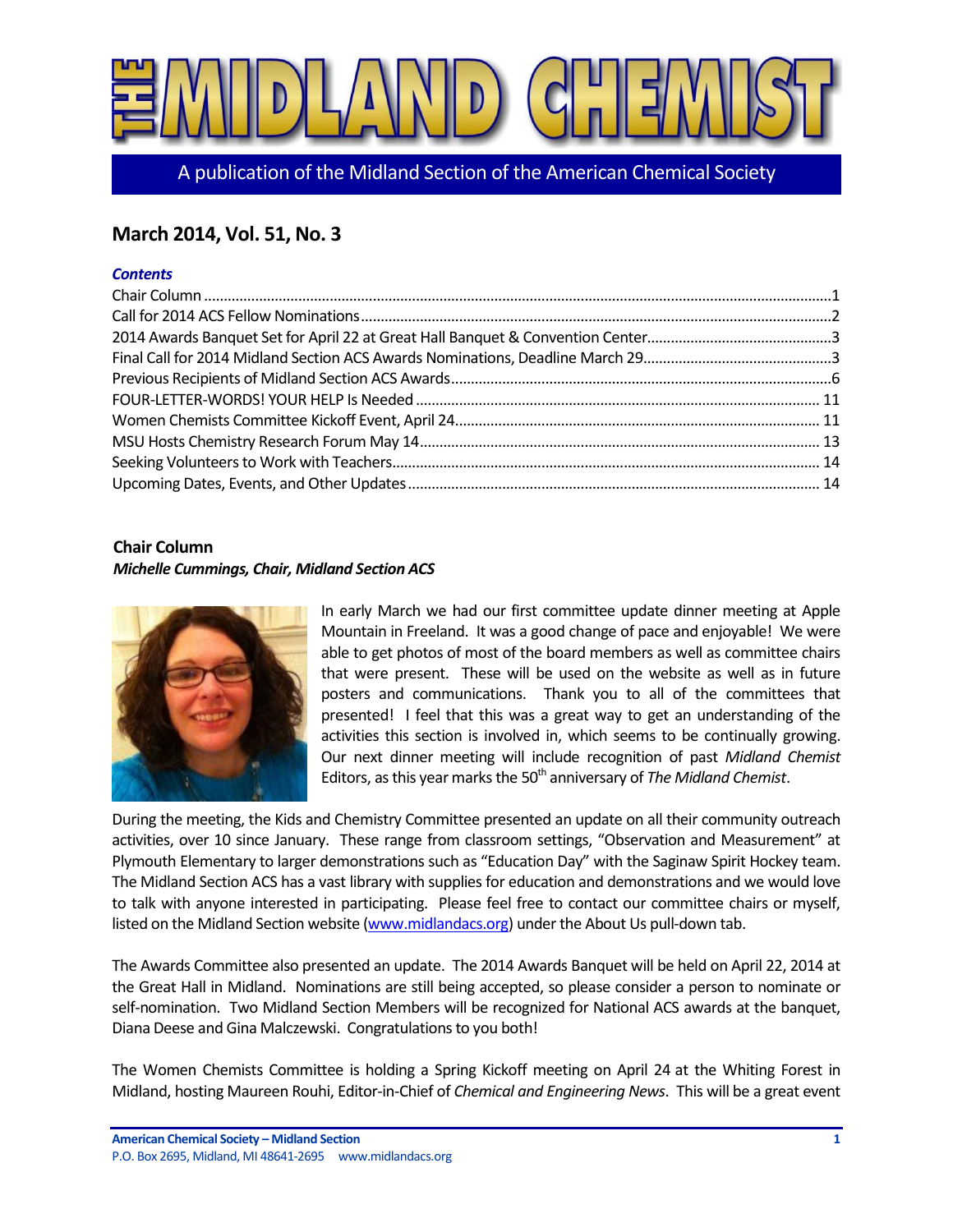to join to learn more about attracting, developing, promoting, and advocating for women in the chemical sciences in order to positively impact society and the profession. Everyone is welcome to attend. More details about this event are available on pages 11 and 12 of this issue.

Lastly, many of our Midland Section members have traveled to Dallas, TX for the National ACS meeting. Attending a National meeting is a great way to learn how our local section is connected to other local sections, divisions, regions, as well as national. It is also a great opportunity for growing and enrichment of skills through training classes and seminars, as well as networking. I can't wait to hear about all the exciting happenings.

We are off to a great start for 2014! Stay tuned for the numerous events and opportunities ahead to get personally involved in your local Midland Section ACS.

## <span id="page-1-0"></span>**Call for 2014 ACS Fellow Nominations** *Matt Grandbois, Chair-Elect*

Since 2008, the American Chemical Society has honored its members for their outstanding achievements and contributions to science, their profession, and the Society by bestowing the honor of ACS Fellow to a select group of individuals worthy of this title [\(2014 ACS Fellow Program Guidelines\)](http://www.acs.org/content/dam/acsorg/funding/fellows/ACS%20Fellows%20Program%20Guidelines_2014.pdf). This honor is different from other "Fellow" designations due to the specific criteria that ACS Fellows must have made exceptional contributions to their scientific field/profession **and** have made extraordinary volunteer services to the ACS community throughout their careers.

Six members of the Midland Local Section have been selected to this fellowship since its inception in 2008. Wendell Dilling (Dow Chemical Retiree and Central Michigan University Professor) and Michael Owen (Dow Corning Retiree and Michigan Molecular Institute Consultant) were selected in 2010 based on their numerous technical and service contributions. Wendell's contributions to the field of organic chemistry and years of service to the Midland Local Section made him an ideal candidate, whereas Michael's outstanding contribution to the field of silicone surface chemistry while providing years of service to the Midland Local Section and chairing numerous national symposia on surface chemistry helped to support his selection as an ACS Fellow.

Three additional Midland Local Section members were selected as ACS Fellows in 2011. Connie Murphy (Dow Chemical Retiree) is still highly active within the Midland Local Section and made significant contributions to the field as a leader within the chemical industry. Bob Howell (Central Michigan University Professor) has also provided years of service to the Midland Local Section in numerous roles, including his current position as Councilor, and is a renowned educator and polymer scientist. Thomas Lane (Dow Corning Retiree and Delta College Professor) was the 2009 National ACS President, past Director of Global Science and Technology Outreach at Dow Corning, and has made numerous contributions to the fields of interfacial science, scientific computing, and the biotechnology of silicon.

Most recently, Patrick Smith's (Michigan Molecular Institute) contribution to the field of biobased chemistry in the commercialization of poly(lactic acid), poly(hydroxyalkanoates), terephthalic acid, and propylene glycol, and for the characterization of polymers by NMR spectroscopy coupled with his years of service to the Midland Local Section, including holding Chair and Director positions, as well as chairing numerous national symposia on biobased chemistry and polymer characterization led to his induction into the 2013 class of ACS Fellows.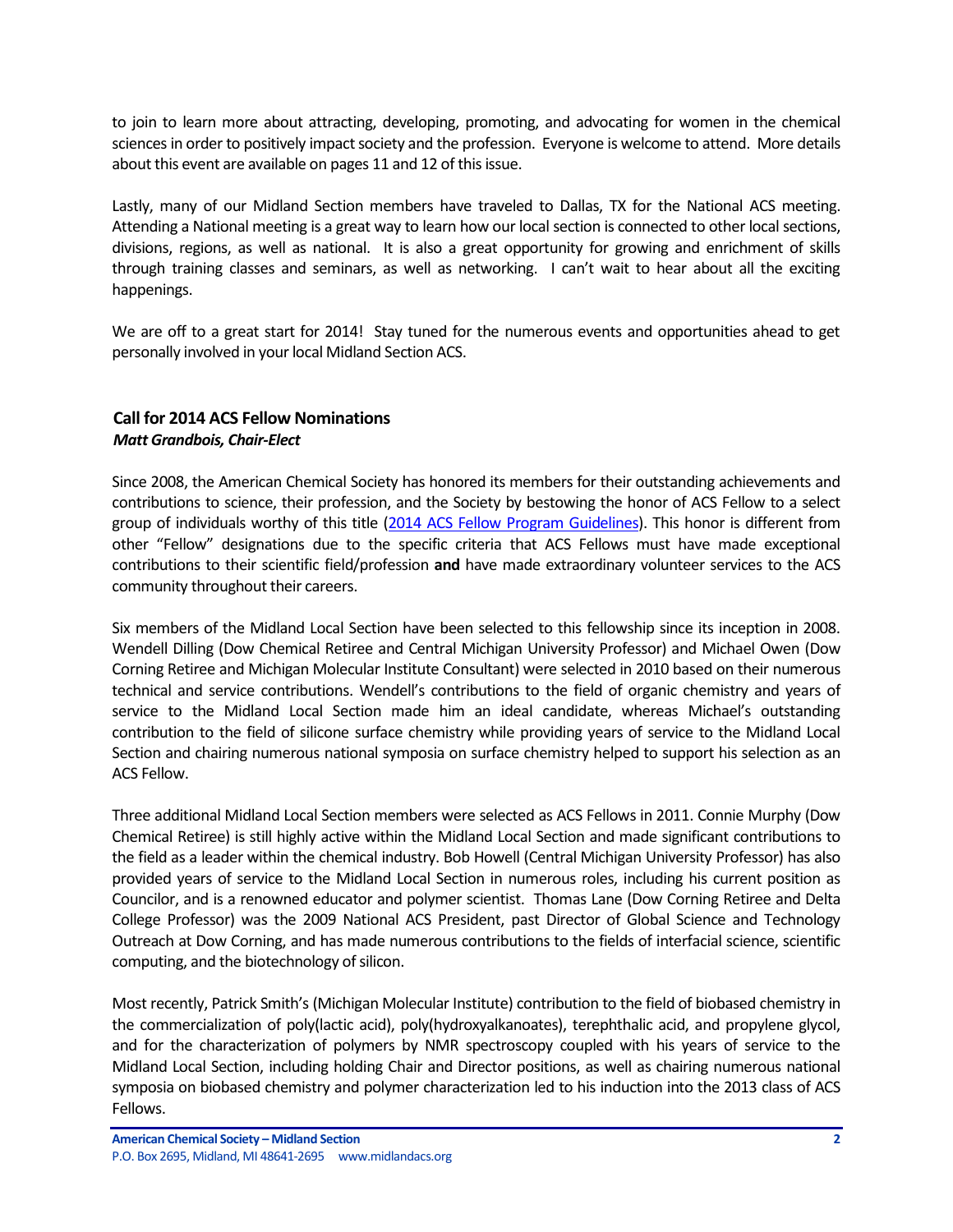The nomination process for selection to the 2014 class of ACS Fellows is currently open and the Midland Section ACS is allowed to nominate two individuals from our section for this honor if they are currently members in good standing with the Society. Individuals that would like to self-nominate themselves or nominate one of their peers or colleagues for this honor are encouraged to contact 2014 Midland Section ACS Chair Michelle Cummings [\(michelle.cummings@dowcorning.com\)](mailto:michelle.cummings@dowcorning.com) with the following information:

- Name
- Educational History
- Professional History (200 words or less for each position)
- Professional Organization Affiliations
- Volunteer Service to the ACS Community (up to 6 examples, 200 words or less for each)
- Contributions to the Science/Profession (up to 6 examples, 200 words or less for each)
- Honors and Awards (up to 6 examples)
- Contact Information for Letters of Recommendation (up to 3 contacts)

## <span id="page-2-0"></span>**2014 Awards Banquet Set for April 22 at Great Hall Banquet & Convention Center** *Lauren Huffman, Awards Committee Chair*

Mark your calendars! The Midland Section ACS Awards Banquet will be held on Tuesday, April 22, 2014, beginning at 6:00 PM at the Great Hall Banquet & Convention Center in Midland. Tickets for the dinner will be \$15.00. Please come out and help to celebrate our local high school, university, and community awardees. If you are interested in attending, please e-mail [awards@acs.org](mailto:awards@acs.org) or call 989-636-7371.

## <span id="page-2-1"></span>**Final Call for 2014 Midland Section ACS Awards Nominations, Deadline March 29** *Lauren Huffman, Awards Committee Chair*

It is that time of year again when we have the opportunity to recognize outstanding educators, volunteers and colleagues. I am asking that you take the time to nominate that outstanding person to be recognized at the American Chemical Society–Midland Section Awards Banquet to be held on Tuesday, April 22 at the Great Hall Banquet & Convention Center in Midland. This promises to be an exciting event. The awards banquet is a great way to connect with others in the industry, those who have gone before us, those who teach the next generation, and those who will be following in our footsteps.

The process of nominating can be fun and easy. Consider getting your colleagues together for lunch and putting together a packet. If you are in a managerial role and are worried about favoritism, consider nominating 2-3 qualified persons (you will remain anonymous). If you feel you deserve an award but everyone is just too busy to notice, consider leaving suggestions or have an outright discussion with your manager. If you are a parent: Does your child have a great science teacher? If so, consider nominating him/her. From personal experience, if you know the deserving person, it only takes 30 minutes to put together an award winning letter and an additional 15 minutes soliciting supporting letters and following up on them. Think of what it will mean to that person and how good you will feel about your good deed.

When you realize how exciting it is to nominate someone at the local level and you want to do more, I invite you to peruse the veritable cornucopia of awards the American Chemical Society offers at the national level. I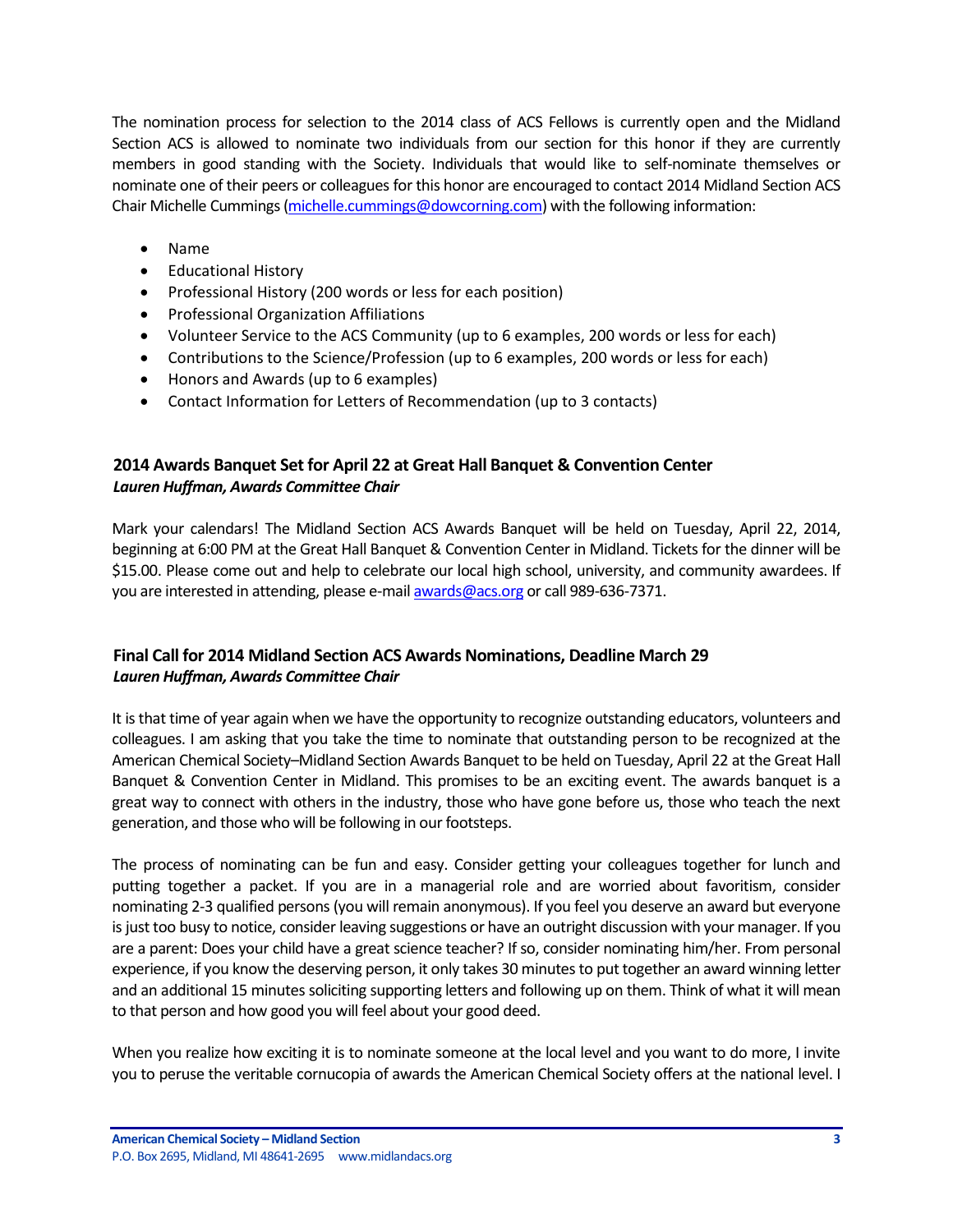have included them with this call for nominations (see pages 8 and 9), along with a web address where you can find out more information.

Nomination packets for all awards (except outstanding high school and collegiate awards) must, at a minimum, consist of a current resume or equivalent, and **one** supporting letter in addition to your letter of nomination all stating why the nominee is deserving of the award with specific examples of professional involvement, growth, contributions to industry, and outside affiliations. It is highly recommended that the nomination include a publications and patents list where applicable and additional letters of support which can come from students, parents, community members, and/or administrators. A nomination letter example can be requested from the awards chair (Lauren) via e-mail. Nominations not meeting the minimum requirements, and submissions received after the March 29 deadline, will not be considered.

For those of you sequestered in labs who feel you might not be able to attend unless you nominate someone, I say save the date and come on out for a night of food, fun, and fraternization! Watch for more detailed information on the speaker, time and price right here in *The Midland Chemist*!

Contact me, Lauren Huffman (lmhuffman@dow.com), if you have any questions.

## **CALL FOR NOMINATIONS - 2014 SCIENCE TEACHING, VOLUNTEER, EDUCATION, AND CHEMICAL SCIENCES AWARDS**

Each year, the Midland Section of the American Chemical Society presents awards to recognize outstanding achievement in the chemical sciences. Nominations for the 2014 awards are invited for the following areas:

- Outstanding Elementary Level Science Teaching
- Outstanding Middle Level Science Teaching
- Outstanding High School Chemistry Teaching
- Outstanding College Chemistry Teaching
- Science Education Volunteer of the Year
- Outstanding Achievement and Promotion of the Chemical Sciences
- Outstanding Service to the American Chemical Society
- Outstanding Chemical Technician
- Outstanding Achievement in the Promotion of Diversity in Chemistry, Related Sciences and Engineering
- Outstanding High School/College Chemistry Students

## *Outstanding Science/Chemistry Teaching Awards*

Candidates for the teaching awards must be educators at schools in the five-county geographical area of the Midland Section: Bay, Gratiot, Isabella, Midland and Saginaw Counties. One candidate will be recognized for their teaching contributions in each of the following categories: Elementary, Middle Level, High School, and College.

## *Science Education Volunteer of the Year*

The Science Education Volunteer of the Year award is presented to an individual who makes a substantial contribution to science learning in the Midland Section through voluntary efforts.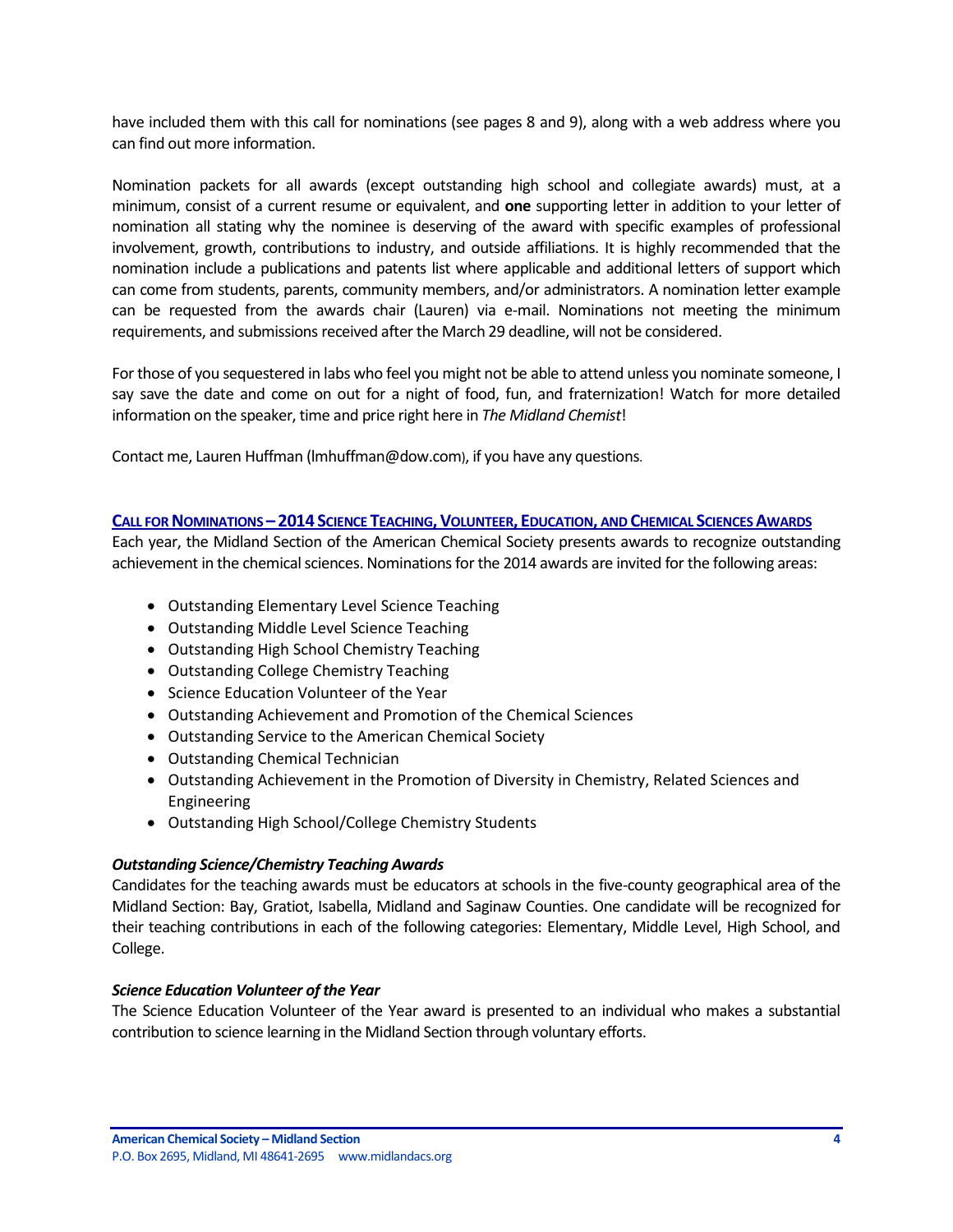### *Outstanding Achievement and Promotion of the Chemical Sciences*

Each year the Midland Section honors an individual residing within the Section's geographical area who has demonstrated outstanding achievement and promotion of the chemical sciences. This award recognizes dedication and service to the chemical profession, but the recipient need not be an ACS member.

#### *Outstanding Service to the American Chemical Society*

The Section sponsors an annual award to recognize outstanding service to the Midland Section of the ACS. This award recognizes achievement in the promotion of the goals and objectives of the Society. Nominees shall be members of the Midland Section. Nominations should include a history of service to the Midland Section, and supporting letters from fellow ACS members.

#### *Outstanding Achievement in the Promotion of Diversity in Chemistry, Related Sciences & Engineering*

This award is presented biannually to a person or group residing in Midland, Bay, Saginaw, Isabella or Gratiot County for outstanding achievement in enhancing the participation of underrepresented groups in the study of chemistry, related sciences and engineering. Members of the Midland Section Minority Affairs Committee are ineligible to receive this award.

#### *Outstanding Chemical Technician*

The Section presents an annual Outstanding Chemical Technician Award to an individual who has demonstrated an extremely high degree of professionalism as a chemical technician. Nominees must have worked for five years as a chemical technician or in a related field and whose primary job includes conducting experimentation or correlating information to help solve chemical problems or discover new chemical knowledge. Nominees must have successfully completed a two-year post-high school level chemistry curriculum leading to an associate degree, the equivalent course in a baccalaureate program, or equivalent experience. Chemical technicians do not need to be an ACS member to be eligible for this award. Nominations should include outside affiliations. *Request the National ACS nomination form from the Awards Chair to nominate in this category.*

Recipients of all awards will be selected by the Awards Committee with the exception of the Outstanding Achievement and Promotion of the Chemical Sciences award, which is submitted for approval by the Executive Committee. Nominators should write a letter indicating the award and describing the attributes of the candidate. Nomination packets for all awards (except outstanding high school and collegiate awards) must, at a minimum, consist of a current resume or equivalent, and at least one additional supporting letter included with your nomination all stating why the nominee is deserving of the award. Specific examples should be given in areas such as professional involvement/growth, contributions to industry, and outside affiliations. It is highly recommended that the nomination include a publications and patents list where applicable. Additional letters of support can come from students, parents, community members, and/or administrators. Nominations not meeting the minimum requirements, and submissions received after the March 29 deadline, will not be considered.

The deadline for nominations is March 29, 2014. Mail or Fax submissions are acceptable. *Electronic (e-mail) submissions are preferred*. All submissions must be accompanied by the name, position, address and phone number of the nominator.

#### *Outstanding Chemistry Students*

The Awards Committee also recognizes outstanding chemistry students at the high school and collegiate levels. Those students should be selected by the respective departments and their names forwarded to the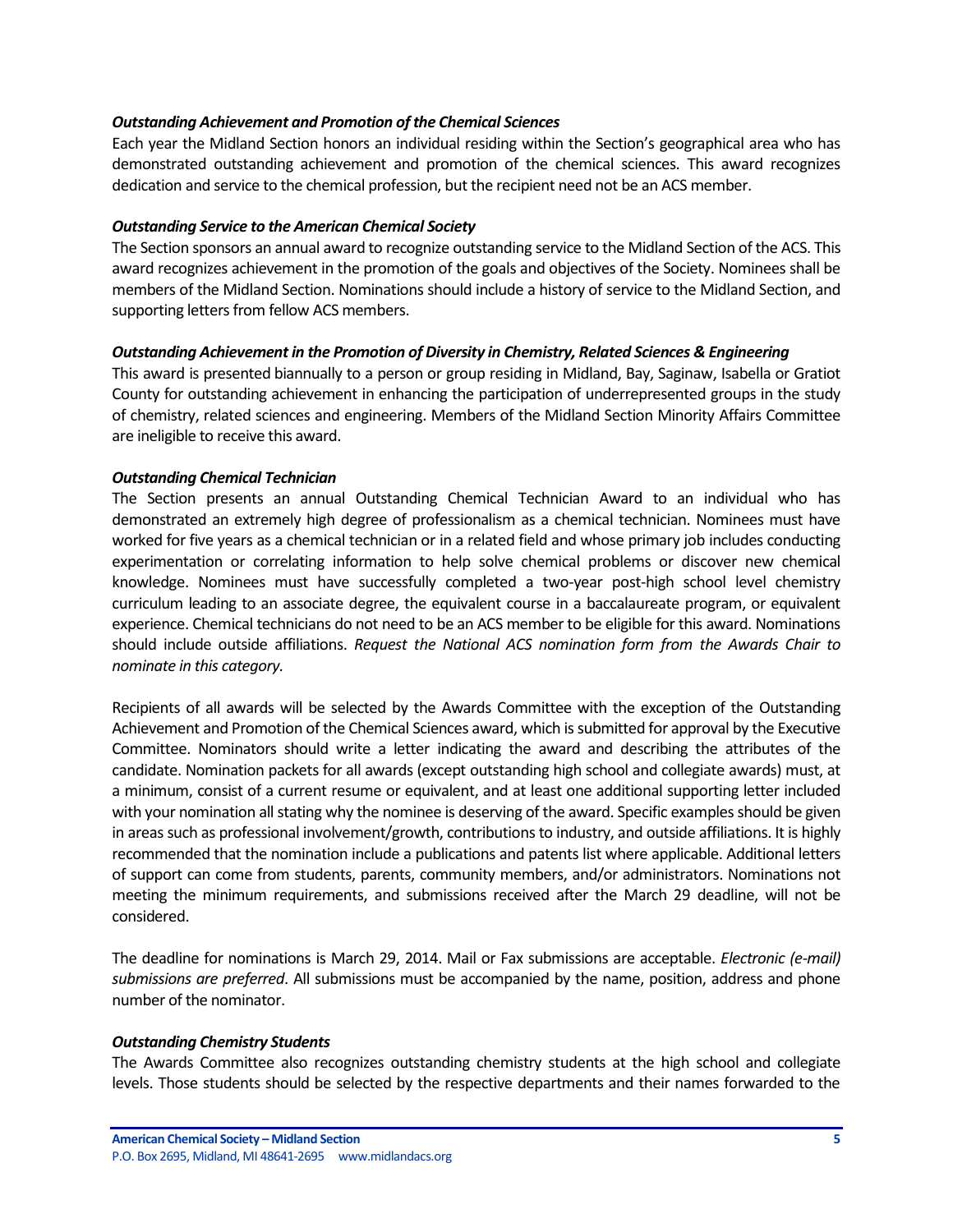Awards Committee using the form attached to this call for nominations (see page 10). One selection per school and no supporting letters needed.

Award recipients, as well as Chemistry Olympiad winners and Fifty/Sixty Year ACS Members, will be honored at the 2014 ACS Recognition Dinner featuring an ACS speaker on April 22.

The Awards Committee greatly appreciates the efforts involved in nominating someone and wishes to thank you for helping to recognize deserving individuals in our section. Please pass this information along to anyone involved in our local science programs! For example nominations or more detail on any award, please contact Lauren Huffman.

#### *Electronic submissions are acceptable and preferred*, or via U.S. mail to:

Lauren M. Huffman ACS Awards Committee Chair, Midland Section The Dow Chemical Company Michigan Operations Building 1710, Lab 40 Midland, MI 48642 Phone: (989) 636-7371; Fax: (989) 638-6619 E-mail: [lmhuffman@dow.com](mailto:lmhuffman@dow.com) or [awards@midlandacs.org](mailto:awards@midlandacs.org)

#### <span id="page-5-0"></span>**Previous Recipients of Midland Section ACS Awards**

|      | <b>Elementary Level Science Education</b> |      | <b>Middle Level Science Education</b> |      | <b>High School Chemistry Teaching</b> |
|------|-------------------------------------------|------|---------------------------------------|------|---------------------------------------|
| 1992 | Karen Ziemelis                            | 1992 | Derrell Steffen                       | 1989 | Robert Wallace                        |
| 1993 | Lela Wade                                 | 1993 | Laurie Hepinstall                     | 1990 | Gary Ronk                             |
| 1994 | Constance A. Dullock                      | 1994 | <b>JoAnn Kraut</b>                    | 1991 | No Recipient                          |
| 1995 | Joan Klopcic                              | 1995 | No Recipient                          | 1992 | John Clark, Edna Konwinski            |
| 1996 | Mark Hackbarth                            | 1996 | Barbara J. Bibbee                     | 1993 | Mary Irons                            |
| 1997 | Denise Koppleberger, Cheryl Ruthig        | 1997 | Gary J. Johnson                       | 1994 | Jo Ann Pelkki                         |
| 1998 | Barbara McGivern                          | 1998 | No Recipient                          | 1995 | No Recipient                          |
| 1999 | John Clark                                | 1999 | No Recipient                          | 1996 | Sandra Schafer                        |
| 2000 | Sue Burtch, Robin Harshman-Rogers,        | 2000 | No Recipient                          | 1997 | Mary Fredell                          |
|      | Vicki Richard, Clare Jorgensen            | 2001 | No Recipient                          | 1998 | Dale Ressler                          |
| 2001 | Cathy Egerer, Amy Hindbaugh-Marr          | 2002 | Joel Mikusko                          | 1999 | <b>Robert Enszer</b>                  |
| 2002 | Maureen Becker                            | 2003 | No Recipient                          | 2000 | Steven Kelly                          |
| 2003 | Leon Katzinger                            | 2004 | <b>Christine Brillhart</b>            | 2001 | <b>William Stokes</b>                 |
| 2004 | Joan Roels                                | 2005 | No Recipient                          | 2002 | Robert Hansen                         |
| 2005 | <b>Curt Moses</b>                         | 2006 | <b>Matthew Miller</b>                 | 2003 | No Recipient                          |
| 2006 | Robin Allen                               | 2007 | John Hoving                           | 2004 | Doug Grezeszak                        |
| 2007 | Diane Huckins                             | 2008 | Mark Koschmann                        | 2005 | Pamela Thompson                       |
| 2008 | Rachel Pappas                             | 2009 | Carla Piazza                          | 2006 | Daniel Sealy                          |
| 2009 | No Recipient                              | 2010 | Melinda Coyle                         | 2007 | No Recipient                          |
| 2010 | No Recipient                              | 2011 | Jennifer Lenon                        | 2008 | No Recipient                          |
| 2011 | <b>Beth Quimby</b>                        | 2012 | Jayme Swanson                         | 2009 | Nancy Vossen                          |
| 2012 | No Recipient                              | 2013 | John Barnes                           | 2010 | Sandra Schafer                        |
| 2013 | No Recipient                              |      |                                       | 2011 | David Allan                           |
|      |                                           |      |                                       | 2012 | David Bruessow                        |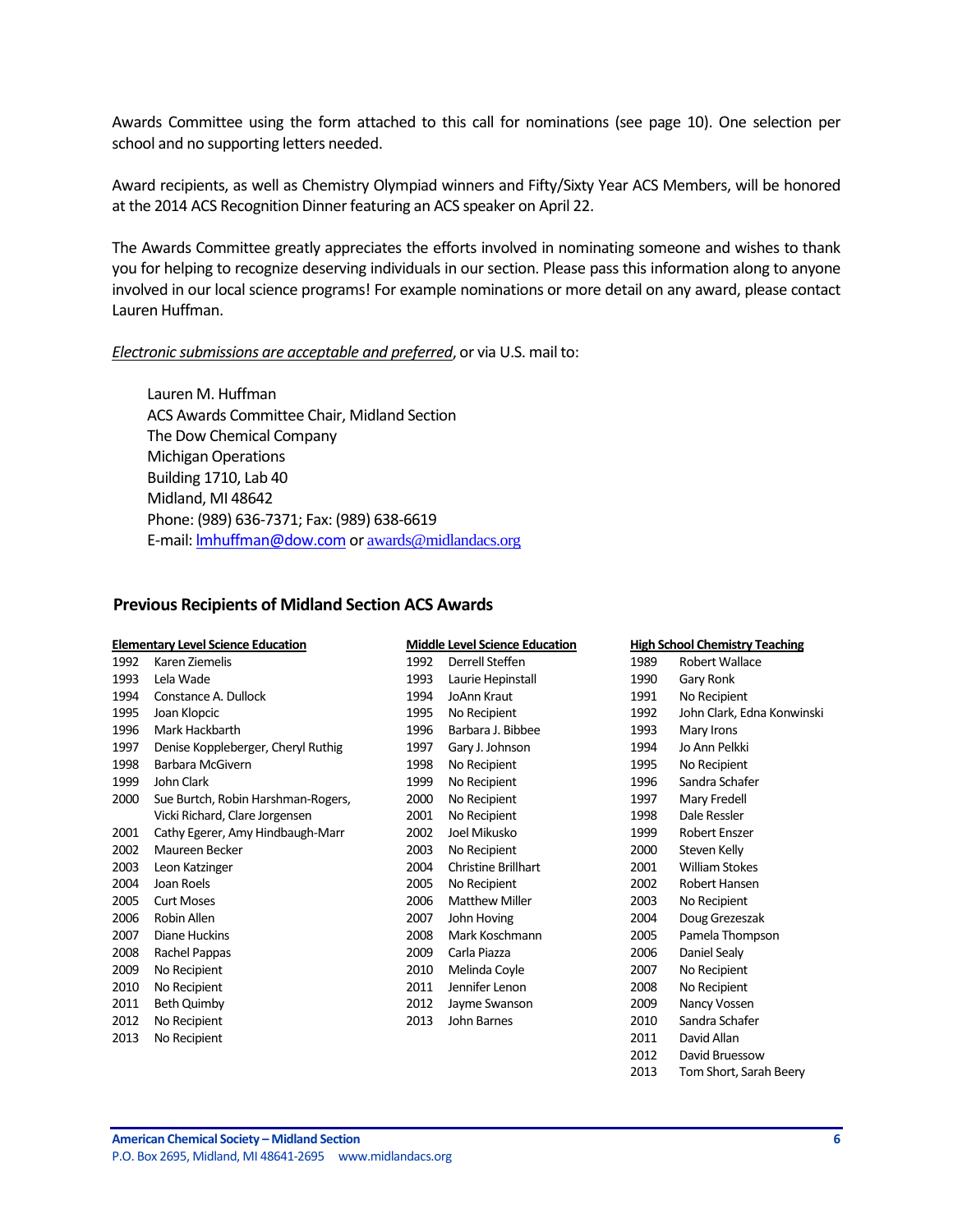#### **College Chemistry Teaching**

| 1989 Joan Sabourin     |
|------------------------|
| 1990 Bob Howell        |
| 1991 Robert Kohrman    |
| 1992 Scott Hill        |
| 1993 Ajit Sharma       |
| 1994 Laura Vosejpka    |
| 1995 George Eastland   |
| 1996 Martin Spartz     |
| 1997 Philip Squattrito |
| 1998 Thomas Delia      |
| 1999 Steven E. Keinath |
| 2000 James Hutchison   |
|                        |

**Science Education Volunteer**

2002 Margaret Hill 2003 Dale Meier 2004 Katherine Blystone 2005 Ronald Sharp 2006 Arthur G. Smith 2007 Cynthia N. Peck 2008 No Recipient 2009 No Recipient 2010 Anton Jenson 2011 No Recipient 2012 David S. Karpovich

#### 2001 Sandra Smith 2013 No Recipient

|      | 1992 Gregg Young   | 1999 William Albe    | 2007 Teri Bickmore          |
|------|--------------------|----------------------|-----------------------------|
| 1993 | Peter Bonk         | 2000 Karol Childs    | <b>Cal Goeders</b>          |
| 1994 | Peter Moehs        | 2001 Donald Petersen | 2008 Tim Drier              |
| 1995 | Gretchen Kohl      | 2002 Joan McMahon    | 2009 Dave Stickles          |
| 1996 | John Blizzard      | 2003 John Blizzard   | 2010 Lisa Thackery          |
|      | Richard Van Effen  | 2004 Jan Zanyk       | 2011 Charles & Barbara Roth |
| 1997 | Marvin Tegen       | 2005 Eldon Graham    | 2012 Estelle Lebeau         |
|      | 1998 Carlton Bever | 2006 Tom Chamberlin  | 2013 No Recipient           |

#### **Outstanding Achievement in the Promotion of Diversity in Chemistry, Related Sciences, and Engineering** (*awarded every other year*)

2002 George Gant, Richard Stringfield 2008 Sandra Parker 2004 Smallwood Holoman, Jr. 2010 Theophilus Leapheart

2006 Joan Sabourin 2012 Linneaus Dorman

#### **Outstanding Chemical Technician**

|      | 1997 Connie J. Murphy | 2004 Sherry Allen  | $\overline{2}$ |
|------|-----------------------|--------------------|----------------|
|      | 1998 David Stickles   | 2005 Bill Rievert  | $\overline{2}$ |
|      | 1999 Ronald L. Good   | 2006 Margo McIvor  | $\overline{2}$ |
| 2000 | Kurt A. Bell          | 2007 Debbie Bailey |                |
|      | 2001 Gordon R. Roof   | 2008 Sue Perz      |                |
|      | 2002 Cynthia J. Gould | 2009 Diana Deese   |                |
|      | 2003 Robert Krystosek | 2010 No Recipient  |                |

#### 2011 Amy Tesolin-Gee 2012 Amber Wallace 2013 Chadwick Roland

#### **Outstanding Achievement and Promotion of the Chemical Sciences**

1997 Marvin Tegen 2005 Eldon Graham 1998 Carlton Beyer 2006 Tom Chamberlin

| 1976 | Dr. Turner Alfrey, Jr.   | 1990 Dr. Joseph E. Dunbar   | 2004 Herbert D. (Ted) Doan      |
|------|--------------------------|-----------------------------|---------------------------------|
| 1977 | Dr. Etcyl H. Blair       | 1991 Dr. Thomas H. Lane     | 2005 Dr. Michael J. Owen        |
| 1978 | Dr. David C. Young       | 1992 Dr. Donald A. Tomalia  | 2006 Dr. Robert E. Kohrman      |
| 1979 | Dr. Vernon A. Stenger    | 1993 Dr. Dale J. Meier      | 2007 Dr. Petar R. Dvornic       |
| 1980 | Dr. Daniel R. Stull      | 1994 Dr. Philip T. Delassus | 2008 Dr. Jack Kruper            |
| 1981 | Dr. Bob A. Howell        | 1995 Dr. Duane B. Priddy    | 2009 No Recipient               |
| 1982 | Dr. Wendell L. Dilling   | 1996 Dr. Hans G. Elias      | 2010 No Recipient-Spring Awards |
| 1983 | Dr. Donald R. Weyenberg  | 1997 Dr. Ludo K. Frevel     | 2011 Dr. James Falender         |
| 1984 | Dr. Edwin P. Plueddemann | 1998 Dr. Patrick B. Smith   | 2012 Dr. Linneaus Dorman        |
| 1985 | Dr. Raymond P. Boyer     | 1999 Dr. David E. Henton    | 2013 No Recipient               |
| 1986 | Stanley P. Klesney       | 2000 Dr. Steven J. Martin   |                                 |
| 1987 | Dr. Warren B. Crummett   | 2001 Dr. Edwin C. Steiner   |                                 |
| 1988 | Dr. A. Lee Smith         | 2002 Dr. Thomas J. Delia    |                                 |
| 1989 | Dr. Do Ik Lee            | 2003 Dr. Robert M. Nowak    |                                 |

| 2004 Herbert D. (Ted) Doan      |
|---------------------------------|
| 2005 Dr. Michael J. Owen        |
| 2006 Dr. Robert E. Kohrman      |
| 2007 Dr. Petar R. Dvornic       |
| 2008 Dr. Jack Kruper            |
| 2009 No Recipient               |
| 2010 No Recipient-Spring Awards |
| 2011 Dr. James Falender         |
| 2012 Dr. Linneaus Dorman        |
| 2013 No Recipient               |
|                                 |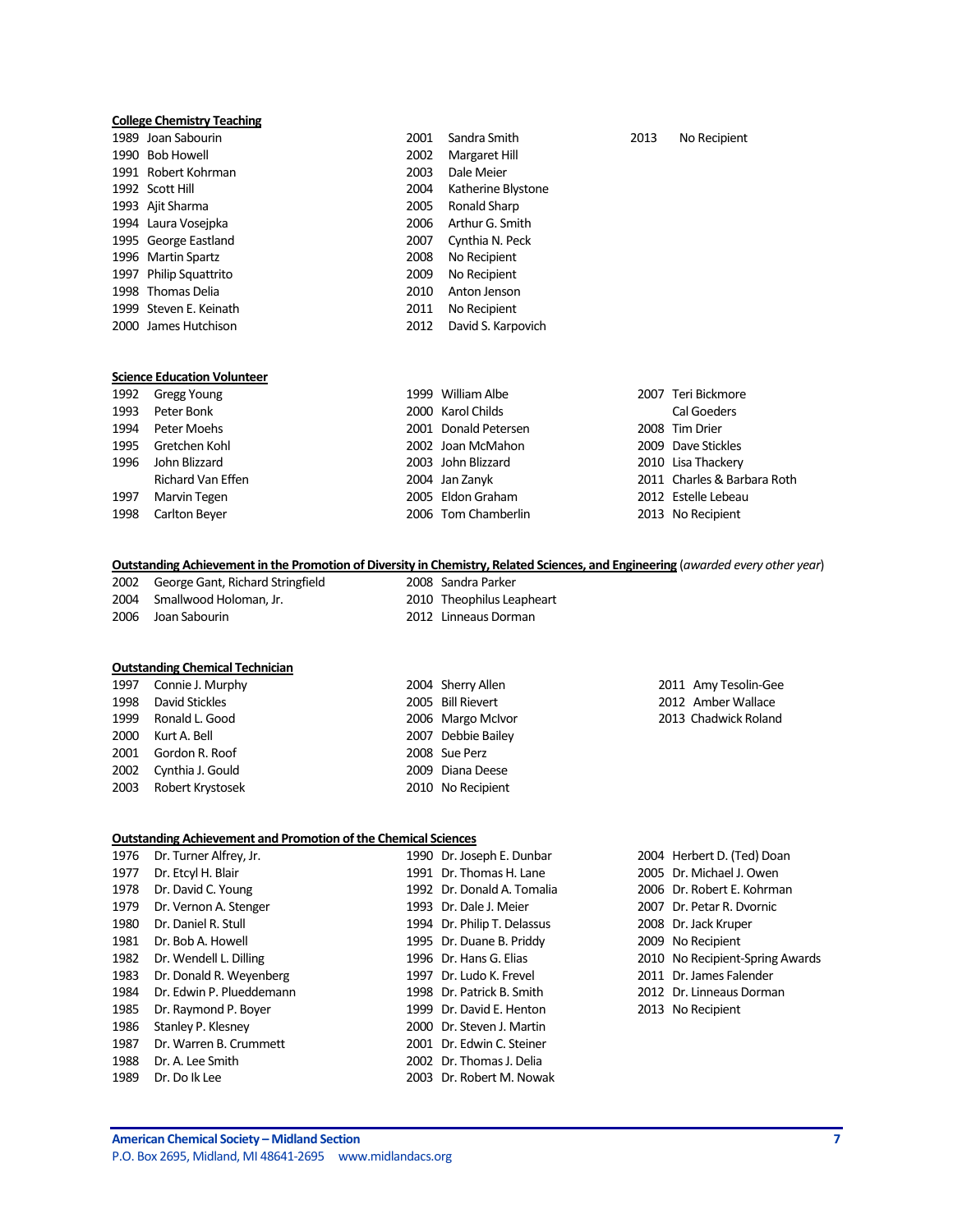#### **Outstanding Service to the American Chemical Society**

| 1989 | Dr. David C. Young          | 2000 Dr. Peter & Dr. Patricia Dreyfuss |  |
|------|-----------------------------|----------------------------------------|--|
|      | 1990 Dr. Linneaus C. Dorman | 2001 Dr. George W. Eastland, Jr.       |  |
|      | 1991 Dr. Donald R. Petersen | 2002 Joan Sabourin                     |  |
|      | 1992 Dr. Wendell L. Dilling | 2003 John Blizzard                     |  |
|      | 1993 Dr. Bob A. Howell      | 2004 Dr. Steven E. Keinath             |  |
|      | 1994 Eldon L. Graham        | 2005 Ann Birch                         |  |
|      | 1995 Gretchen S. Kohl       | 2006 Dr. Philip Squattrito             |  |
| 1996 | Fran K. Voci                | 2007 David L. Stickles                 |  |
| 1997 | Dr. Thomas H. Lane          | 2008 Connie Murphy                     |  |
| 1998 | Vicky S. Cobb               | 2009 No Recipient                      |  |
|      | 1999 Dr. Theodore E. Tabor  | 2010 No Recipient                      |  |

2011 No Recipient 2012 No Recipient

2013 No Recipient

#### **Thomas H. Lane Science Education Award**

| 2009 Ian Harrier  | 2012 No Recipient |
|-------------------|-------------------|
| 2010 No Recipient | 2013 No Recipient |
| 2011 No Recipient |                   |

#### **ACSNATIONAL AWARDS:**

[ACS Award for Achievement in Research for the Teaching and Learning of Chemistry](http://portal.acs.org/portal/PublicWebSite/funding/awards/national/bytopic/CTP_004484) [ACS Award for Affordable Green Chemistry](http://portal.acs.org/portal/PublicWebSite/funding/awards/national/bytopic/CTP_004487) [ACS Award for Computers in Chemical and Pharmaceutical Research](http://portal.acs.org/portal/PublicWebSite/funding/awards/national/bytopic/CTP_004503) [ACS Award for Creative Advances in Environmental Science and Technology](http://portal.acs.org/portal/PublicWebSite/funding/awards/national/bytopic/CTP_004504) [ACS Award for Creative Invention](http://portal.acs.org/portal/PublicWebSite/funding/awards/national/bytopic/CTP_004506) [ACS Award for Creative Research and Applications of Iodine Chemistry](https://wcmscontrib.acs.org/PublicWebSite/funding/awards/national/bytopic/CTP_004507) [ACS Award for Creative Work in Fluorine Chemistry](http://portal.acs.org/portal/PublicWebSite/funding/awards/national/bytopic/CTP_004505) [ACS Award for Creative Work in Synthetic Organic Chemistry](http://portal.acs.org/portal/PublicWebSite/funding/awards/national/bytopic/CTP_004508) [ACS Award for Distinguished Service in the Advancement of Inorganic Chemistry](http://portal.acs.org/portal/PublicWebSite/funding/awards/national/bytopic/CTP_004486) [ACS Award for Encouraging Disadvantaged Students into Careers in the Chemical Sciences](http://portal.acs.org/portal/PublicWebSite/funding/awards/national/bytopic/CTP_004509) [ACS Award for Encouraging Women into Careers in the Chemical Sciences](http://portal.acs.org/portal/PublicWebSite/funding/awards/national/bytopic/CTP_004517) [ACS Award for Research at an Undergraduate Institution](http://portal.acs.org/portal/PublicWebSite/funding/awards/national/bytopic/CTP_004549) [ACS Award for Team Innovation](http://portal.acs.org/portal/PublicWebSite/funding/awards/national/bytopic/CTP_004554) [ACS Award in Analytical Chemistry](http://portal.acs.org/portal/PublicWebSite/funding/awards/national/bytopic/CTP_004492) [ACS Award in Applied Polymer Science](http://portal.acs.org/portal/PublicWebSite/funding/awards/national/bytopic/CTP_004493) [ACS Award in Chromatography](http://portal.acs.org/portal/PublicWebSite/funding/awards/national/bytopic/CTP_004500) [ACS Award in Colloid and Surface Chemistry](http://portal.acs.org/portal/PublicWebSite/funding/awards/national/bytopic/CTP_004502) [ACS Award in Industrial Chemistry](http://portal.acs.org/portal/PublicWebSite/funding/awards/national/bytopic/CTP_004531) [ACS Award in Inorganic Chemistry](http://portal.acs.org/portal/PublicWebSite/funding/awards/national/bytopic/CTP_004532) [ACS Award in Organometallic Chemistry](http://portal.acs.org/portal/PublicWebSite/funding/awards/national/bytopic/CTP_004542) [ACS Award in Polymer Chemistry](http://portal.acs.org/portal/PublicWebSite/funding/awards/national/bytopic/CTP_004544) [ACS Award in Pure Chemistry](http://portal.acs.org/portal/PublicWebSite/funding/awards/national/bytopic/CTP_004546) [ACS Award in Separations Science and Technology](http://portal.acs.org/portal/PublicWebSite/funding/awards/national/bytopic/CTP_004552) [ACS Award in the Chemistry of Materials](http://portal.acs.org/portal/PublicWebSite/funding/awards/national/bytopic/CTP_004499) [ACS Award in Theoretical Chemistry](http://portal.acs.org/portal/PublicWebSite/funding/awards/national/bytopic/CTP_004555) [Award for Volunteer Service to the American Chemical Society](http://portal.acs.org/portal/PublicWebSite/funding/awards/national/bytopic/CTP_004556) [Roger Adams Award in Organic Chemistry](https://wcmscontrib.acs.org/PublicWebSite/funding/awards/national/bytopic/CTP_004550) [Arthur W. Adamson Award for Distinguished Service in the Advancement of Surface Chemistry](http://portal.acs.org/portal/PublicWebSite/funding/awards/national/bytopic/CTP_004494) [Alfred Bader Award in Bioinorganic or Bioorganic Chemistry](http://portal.acs.org/portal/PublicWebSite/funding/awards/national/bytopic/CTP_004490) [Earle B. Barnes Award for Leadership in Chemical Research Management](http://portal.acs.org/portal/PublicWebSite/funding/awards/national/bytopic/CTP_004512)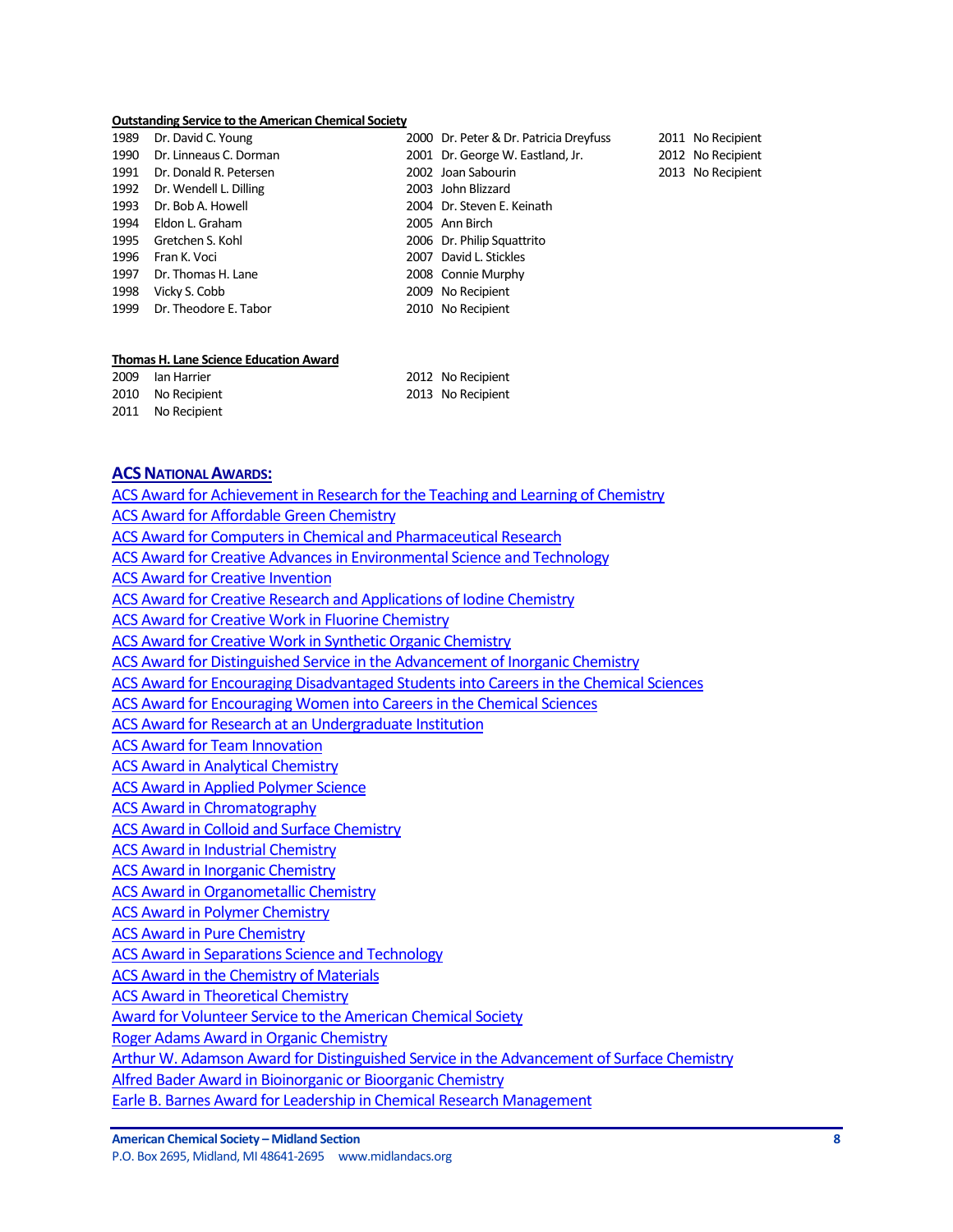[Board of Directors Distinguished Service Award for Senior ACS Administrators](http://portal.acs.org/portal/PublicWebSite/funding/awards/national/bytopic/CTP_004497) Ronald [Breslow Award for Achievement in Biomimetic Chemistry](http://portal.acs.org/portal/PublicWebSite/funding/awards/national/bytopic/CTP_004551) [Herbert C. Brown Award for Creative Research in Synthetic Methods](http://portal.acs.org/portal/PublicWebSite/funding/awards/national/bytopic/CTP_004530) [James Bryant Conant Award in High School Chemistry Teaching](http://portal.acs.org/portal/PublicWebSite/funding/awards/national/bytopic/CTP_004535) [Arthur C. Cope Award](http://portal.acs.org/portal/PublicWebSite/funding/awards/national/bytopic/CTP_004495) (Organic Chemistry) [Arthur C. Cope Scholar Awards](http://portal.acs.org/portal/PublicWebSite/funding/awards/national/bytopic/CTP_004496) [Elias J. Corey Award for Outstanding Original Contribution in Organic Synthesis by a Young Investigator](http://portal.acs.org/portal/PublicWebSite/funding/awards/national/bytopic/CTP_004516) [F. Albert Cotton Award in Synthetic Inorganic Chemistry](http://portal.acs.org/portal/PublicWebSite/funding/awards/national/bytopic/CTP_004489) [Peter Debye Award in Physical Chemistry](http://portal.acs.org/portal/PublicWebSite/funding/awards/national/bytopic/CTP_004543) [Frank H. Field and Joe L. Franklin Award for Outstanding Achievement in Mass Spectrometry](http://portal.acs.org/portal/PublicWebSite/funding/awards/national/bytopic/CTP_004522) Francis P. Garvan - [John M. Olin Medal](http://portal.acs.org/portal/PublicWebSite/funding/awards/national/bytopic/CTP_004521) (service to chemistry by women chemists) James T. Grady - [James H. Stack Award for Interpreting Chemistry for the Public](http://portal.acs.org/portal/PublicWebSite/funding/awards/national/bytopic/CTP_004537) [Ernest Guenther Award in the Chemistry of Natural Products](http://portal.acs.org/portal/PublicWebSite/funding/awards/national/bytopic/CTP_004519) [E. B. Hershberg Award for Important Discoveries in Medicinally Active Substances](https://wcmscontrib.acs.org/PublicWebSite/funding/awards/national/bytopic/CTP_004515) [Joel Henry Hildebrand Award in the Theoretical and Experimental Chemistry of Liquids](http://portal.acs.org/portal/PublicWebSite/funding/awards/national/bytopic/CTP_004539) [Ralph F. Hirschmann Award in Peptide Chemistry](http://portal.acs.org/portal/PublicWebSite/funding/awards/national/bytopic/CTP_004547) [E. V. Murphree Award in Industrial and Engineering Chemistry](http://portal.acs.org/portal/PublicWebSite/funding/awards/national/bytopic/CTP_004520) [Nobel Laureate Signature Award for Graduate Education in Chemistry](http://portal.acs.org/portal/PublicWebSite/funding/awards/national/bytopic/CTP_004541) [James Flack Norris Award in Physical Organic Chemistry](http://portal.acs.org/portal/PublicWebSite/funding/awards/national/bytopic/CTP_004536) [George A. Olah Award in Hydrocarbon or Petroleum Chemistry](http://portal.acs.org/portal/PublicWebSite/funding/awards/national/bytopic/CTP_004526) [George C. Pimentel Award in Chemical Education](http://portal.acs.org/portal/PublicWebSite/funding/awards/national/bytopic/CTP_004528) [Priestley Medal](http://portal.acs.org/portal/PublicWebSite/funding/awards/national/bytopic/CTP_004545) (distinguished services to chemistry) [Glenn T. Seaborg Award for Nuclear Chemistry](http://portal.acs.org/portal/PublicWebSite/funding/awards/national/bytopic/CTP_004529) [Gabor A. Somorjai Award for Creative Research in Catalysis](http://portal.acs.org/portal/PublicWebSite/funding/awards/national/bytopic/CTP_004525) [E. Bright Wilson Award in Spectroscopy](http://portal.acs.org/portal/PublicWebSite/funding/awards/national/bytopic/CTP_004511) [The Ahmed Zewail Award in Ultrafast Science and Technology](http://portal.acs.org/portal/PublicWebSite/funding/awards/national/bytopic/CTP_004488) [Heroes of Chemistry](http://www.acs.org/content/acs/en/funding-and-awards/awards/industry/heroes.html)

Criteria and deadlines for the National ACS awards and other grants and considerations can be found at: <http://webapps.acs.org/findawards/index.jsp>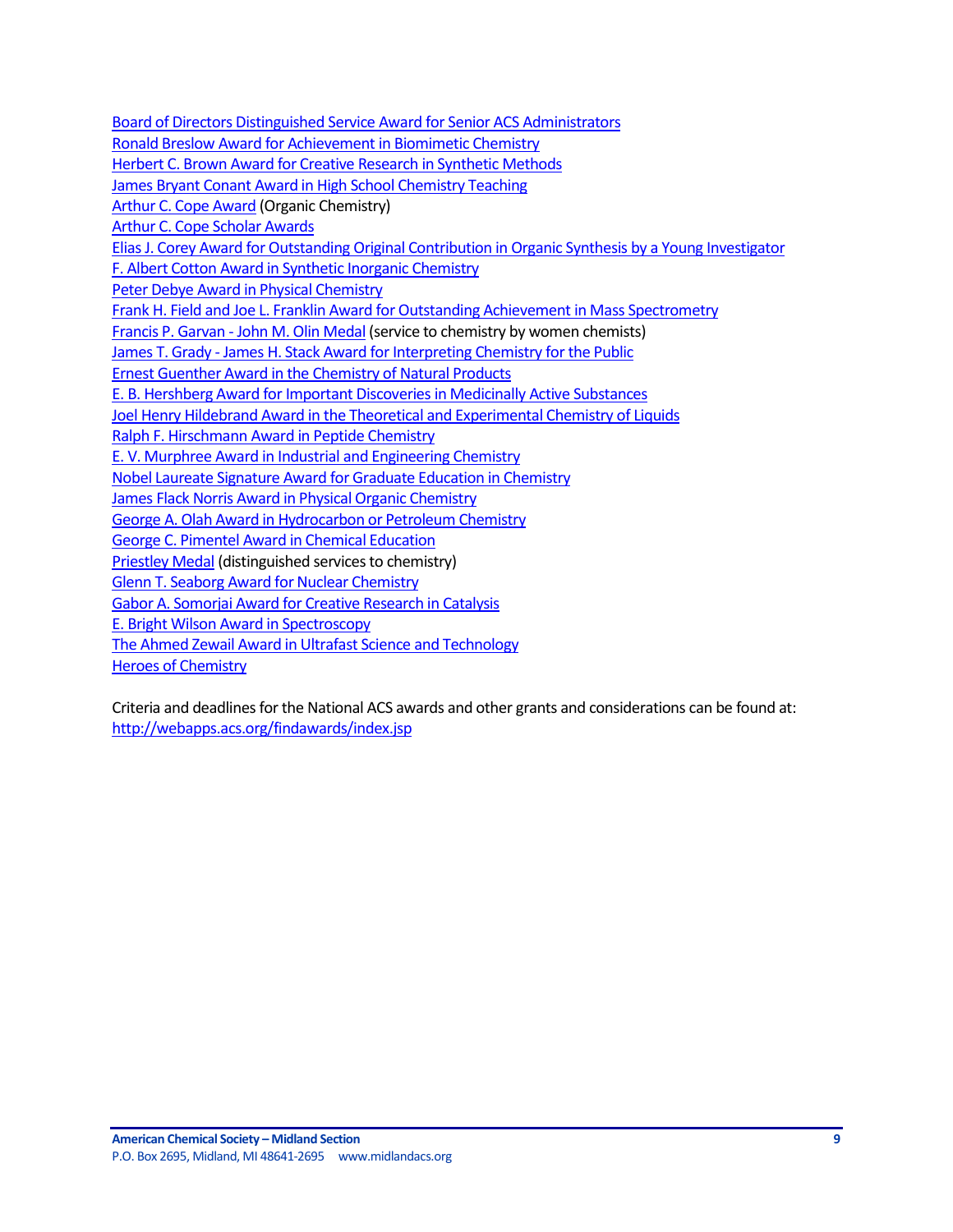## **Nomination Form 2014 Outstanding High School/Collegiate Chemistry Student ACS Midland Section**

| (Indicate)                                                                                                                                                               | (Please print legibly) |
|--------------------------------------------------------------------------------------------------------------------------------------------------------------------------|------------------------|
|                                                                                                                                                                          |                        |
|                                                                                                                                                                          |                        |
|                                                                                                                                                                          |                        |
| Student's career/postgraduate plans (if known):                                                                                                                          |                        |
|                                                                                                                                                                          |                        |
| Please return this form to the following address no later than March 29, 2014:                                                                                           |                        |
| Lauren M. Huffman<br>ACS Awards Committee Chair, Midland Section<br>The Dow Chemical Company<br><b>Michigan Operations</b><br>Building 1710, Lab 40<br>Midland, MI 48642 |                        |
| Phone: (989) 636-7371; Fax: (989) 638-6619<br>E-mail: <b>Imhuffman@dow.com</b>                                                                                           |                        |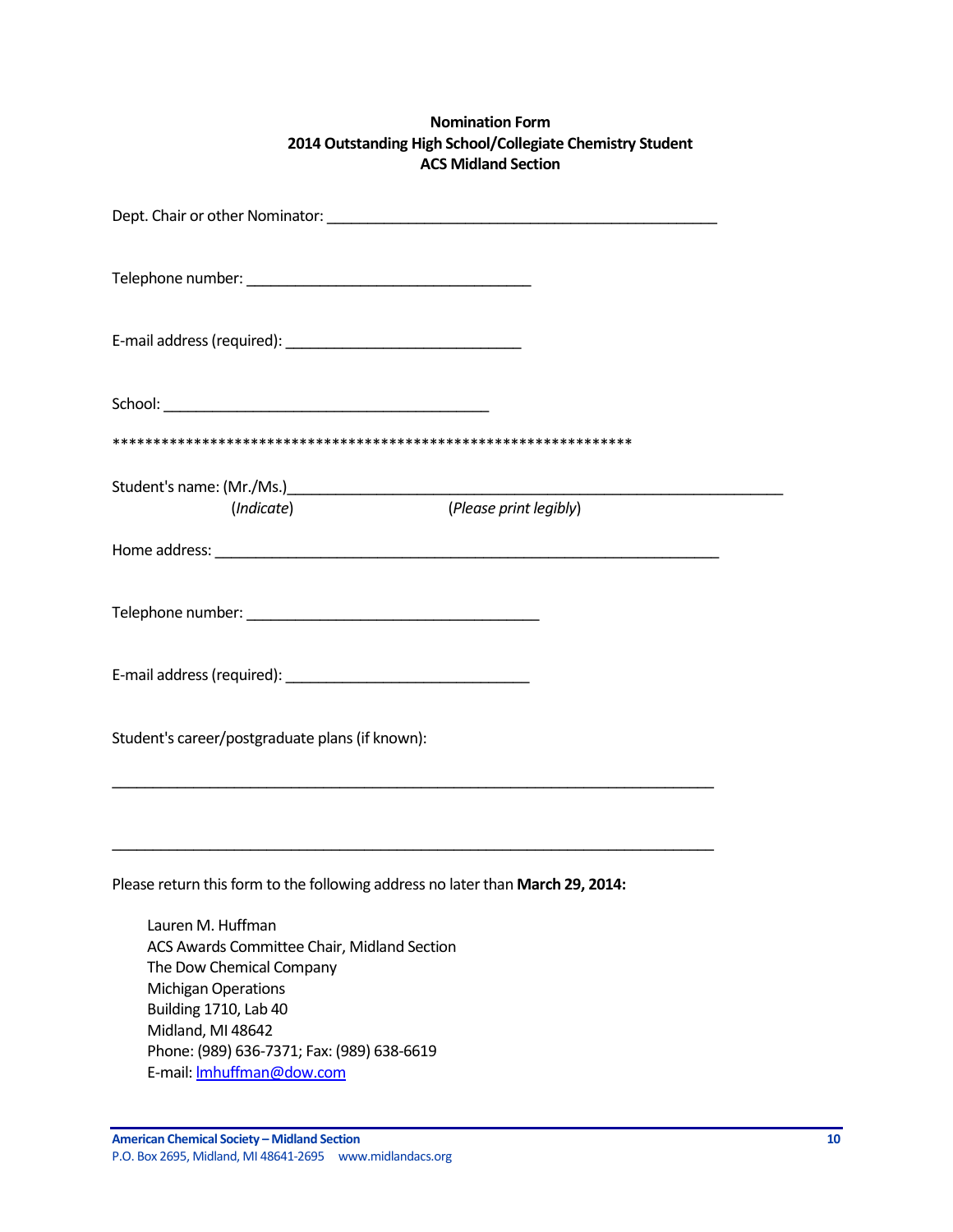## <span id="page-10-0"></span>**FOUR-LETTER-WORDS! YOUR HELP Is Needed** *Midland Section Communications Group*

Please **READ** on! ACS *still* needs **YOUR HELP** and your talent…

Love to work online? Do website design? We are in urgent **NEED** of a website coordinator. You would gradually succeed our current volunteer, Greg Cushing, who is still active but has relocated out of the section. We are considering a site rebuild to accommodate some new functions, including a **BLOG**. Get in on the ground floor where you can really take a **LEAD** role!

We also must give our current newsletter editors and publicity volunteers a break. If you like to write and/or deal with the public and media, have a go at publicity/PR. If you're a social media guru, we could use a volunteer to handle and develop those aspects of our communications. Amy and Steve will transition you into these roles—we need all takers because more people mean less individual work.

These are great opportunities for community service or professional development goals—not to mention the camaraderie, networking potential and skills development! Training is available. Time commitment will vary with role, number of volunteers, and individual preferences. ACS membership is not required.

Volunteer—or call any of those listed below for more info—**DON'T WAIT**. Your award-winning section cannot sustain its activities without you.

Amy Tesolin-Gee: [amtesolin-gee@dow.com;](mailto:amtesolin-gee@dow.com) 989-636-1903 Steve Keinath: [keinath@mmi.org;](mailto:keinath@mmi.org) 989-832-5555 x 588 Greg Cushing: [greg.cushing@hotmail.com](mailto:greg.cushing@hotmail.com) Gina Malczewski: [reginamalczewski@gmail.com;](mailto:reginamalczewski@gmail.com) 989-631-4038

## <span id="page-10-1"></span>**Women Chemists Committee Kickoff Event, April 24** *Jamie Curtis-Fisk, Women Chemists Committee*

Save the Date! The Midland Section ACS Women Chemists Committee (WCC) invites you to join us in celebrating the kickoff of this new organization. We will be hosting A. Maureen Rouhi, Editor-in-Chief of *C&E News*, on the evening of April 24 to hear her perspectives on leadership skills that women can use.

This event will also include opportunities for you to expand your network and build connections with other scientists from all around the mid-Michigan region. This event will take place at Whiting Forest, 2303 Eastman Avenue, Midland with networking to begin at 5:30 pm. Please mark your calendar now to attend this event!

Contact Jaime Curtis-Fisk [\(jlcurtisfisk@dow.com\)](mailto:jlcurtisfisk@dow.com) to be added to the WCC distribution list.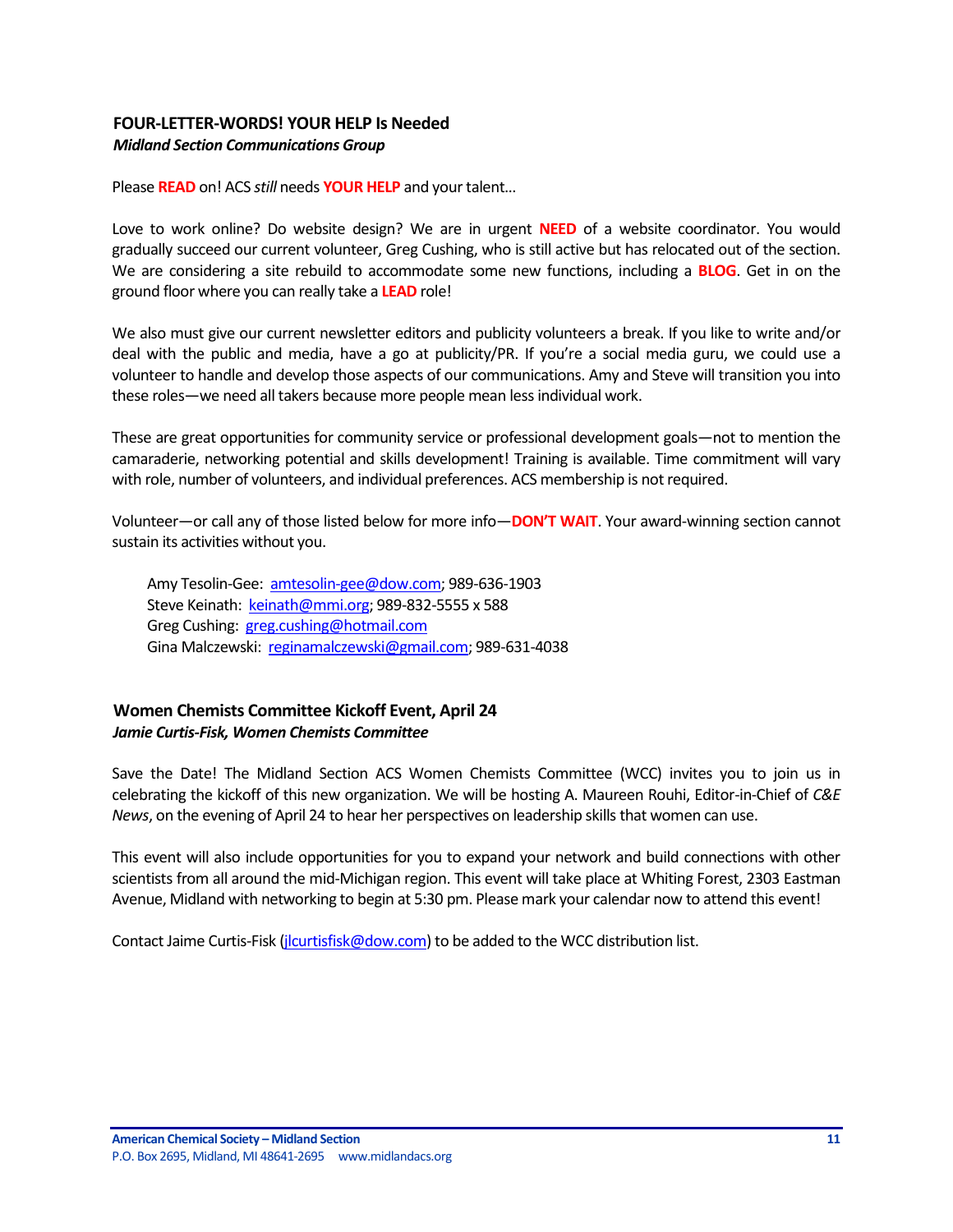



# **WCC Kickoff: Professional Development Network. Build Connections.**

Join **A. Maureen Rouhi**, Editor-in-Chief of *C&E News* for a compelling seminar on leadership skills in the workplace!

## **Thursday, April 24, 5:30 pm Whiting Forest, Midland**



- A. Maureen Rouhi received B.S. and M.S. degrees in agricultural chemistry from the University of the Philippines, Los Baños, and a Ph.D. from the University of London.
- Her professional experience includes independent research and teaching in the Philippines and in Iran, scholarly publishing, journalism, and news organization management.
- Rouhi's leadership and management skills have been honed by 25 years of service at the American Chemical Society. The world's largest scientific society, ACS is a nonprofit professional organization with a multidisciplinary membership of more than 163,000 chemists and professionals in chemistry-related fields.

**The Women Chemists Committee (WCC) serves the membership of the American Chemical Society. Our mission is to be leaders in attracting, developing, promoting, and advocating for women in the chemical sciences in order to positively impact society and the profession.**

**[Click Here](mailto:MidlandWCC@gmail.com) to RSVP or Contact Jaime Curtis-Fisk**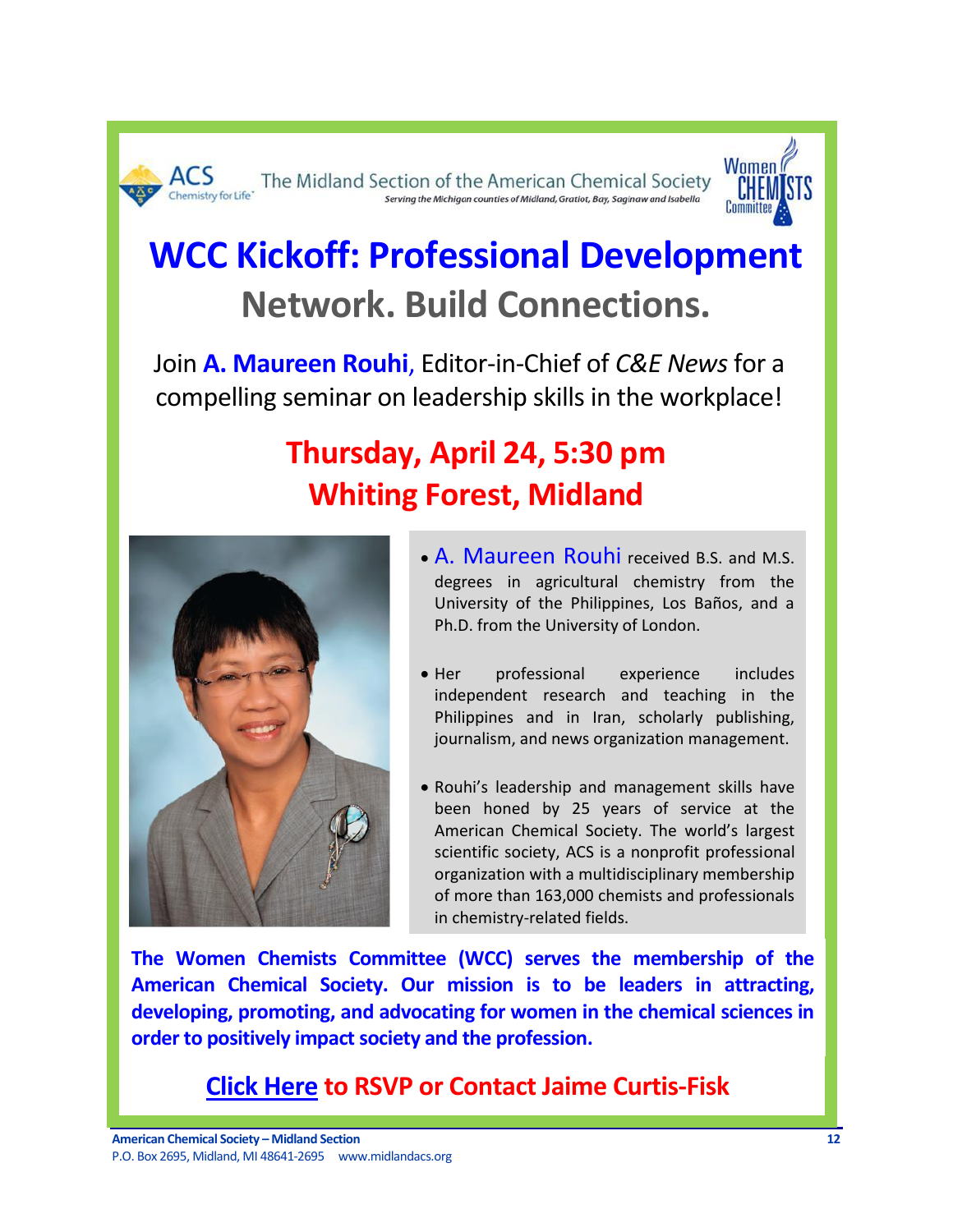## <span id="page-12-0"></span>**MSU Hosts Chemistry Research Forum May 14** *Michigan State University, Chemical Engineering and Materials Science*

The Department of Chemical Engineering and Materials Science (ChEMS) at Michigan State University would like to invite you to join us at the annual ChEMS Research Forum on Wednesday, May 14, 2014. The Forum will be held at the Huntington Club at Spartan Stadium on the campus of Michigan State University.

The 11th Annual ChEMS Research Forum will showcase Departmental research advances in the areas of:

- Energy and Sustainability
- Nanotechnology and Materials
- Biotechnology and Biomedical Engineering

The one-day program will feature plenary speakers, posters and oral presentations describing the latest Department research. Registration, lunch, and refreshments are complimentary. For more information: [http://www.chems.msu.edu/forum2014.](http://www.chems.msu.edu/forum2014) To register[: http://www.chems.msu.edu/forum2014/Registration.](http://www.chems.msu.edu/forum2014/Registration)

Featured presenters include:



**Matthew Tirrell** Pritzker Director and Professor Institute for Molecular Engineering University of Chicago

*Electrostatic Self-Assembly of Polymers and Colloids: New Routes to New Functional Materials*

Thank you to our sponsors!

**Battelle** The Business of Innovation







**Chad Bouton** Research and Development Leader Neurotechnology and Molecular Imaging Battelle

*Neural Bridging and Implants for Stroke, Brain, and Spinal Cord Injuries*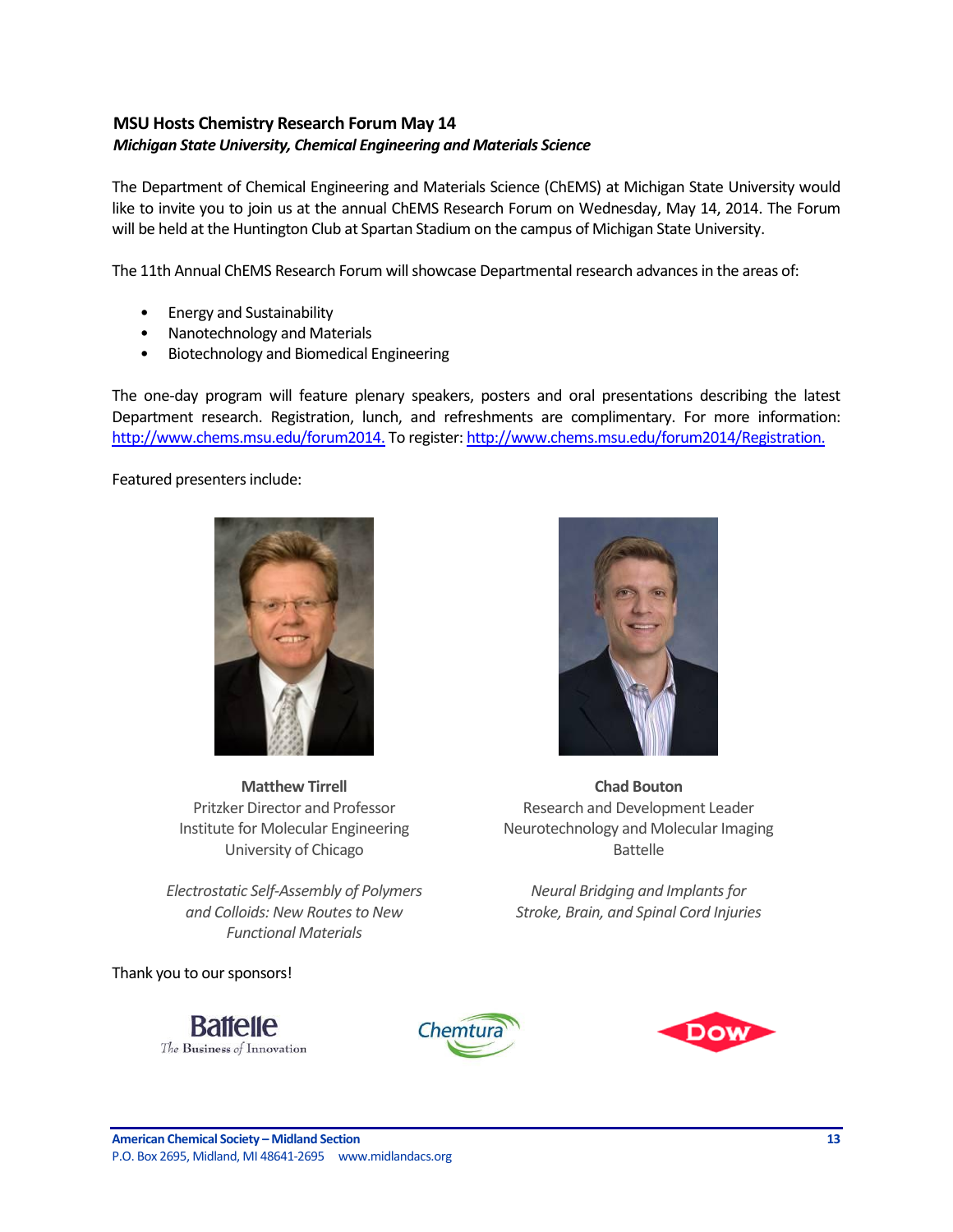## <span id="page-13-0"></span>**Seeking Volunteers to Work with Teachers** *Gina Malczewski, Outreach Committee / Secretary*

There is a lot going on in science education right now, with the ACS forming a new association for science teachers, and all the discussions about the Next Generation Science Standards. We are getting a number of requests for our hands-on sessions that provide activities that educators can do in their classrooms. We have developed – and are continuing to develop – with help from a National Innovative Project Grant (IPG) many units for teachers, and could really use assistance with their execution. You would not initially present, but could "shadow" a presenter until you are ready (and no one really does these sessions alone). We provide all the supplies and the workbooks, and our sessions are free to the teachers. Please contact Gina Malczewski to [\(reginamalczewski@gmail.com\)](mailto:reginamalczewski@gmail.com) to learn more!

#### <span id="page-13-1"></span>**Upcoming Dates, Events, and Other Updates**

- March 29 Deadline to submit Midland Section ACS awards nominations. For more information, contact Lauren Huffman at Imhuffman@dow.com or 989-636-7371.
- April 7 (7:00-9:00 PM) ACS Board meeting, MCFTA Board Room (in person), or via conference call at phone number: 866-299-7945, participant code: 9837036#.
- April 22 (6:00 PM) Midland Section ACS Awards Banquet, Great Hall Banquet & Convention Center, Midland. Contac[t awards@acs.org](mailto:awards@acs.org) for more information or to RSVP.
- April 24 (5:30 PM) Women Chemists Committee kickoff event, Whiting Forest, 2303 Eastman Avenue, Midland. Contact Jaime Curtis-Fisk [\(jlcurtisfisk@dow.com\)](mailto:jlcurtisfisk@dow.com) for more information.
- May 5 (7:00-9:00 PM) ACS Board meeting, MCFTA Board Room (in person), or via conference call at phone number: 866-299-7945, participant code: 9837036#.
- May 14 11th Annual MSU ChEMS Department Research Forum, Huntington Club at Spartan Stadium, Michigan State University, East Lansing. For more information:<http://www.chems.msu.edu/forum2014> To register[: http://www.chems.msu.edu/forum2014/Registration](http://www.chems.msu.edu/forum2014/Registration)
- June 2 (5:30-9:00 PM) Midland Section ACS 2nd Quarter Committee updates and dinner meeting. Venue to be determined. Contact Michelle Cummings [\(michelle.cummings@dowcorning.com\)](mailto:michelle.cummings@dowcorning.com) for questions.
- August  $10-14 248$ <sup>th</sup> ACS National Meeting & Exposition, San Francisco, CA. For more information, see [http://www.acs.org/content/acs/en/meetings/fall-2014.html.](http://www.acs.org/content/acs/en/meetings/fall-2014.html)
- October 1-4 45<sup>th</sup> ACS Central Regional Meeting, Pittsburgh, PA. For more information, see [www.acscerm2014.org.](http://www.acscerm2014.org/)

*The Midland Chemist* is published twelve times a year by the Midland Section of the American Chemical Society, P.O. Box 2695, Midland, MI 48641-2695[, http://www.midlandacs.org.](http://www.midlandacs.org/)

#### **Volunteer Staff**

Amy Tesolin-Gee Editor [\(newseditor@midlandacs.org\)](mailto:newseditor@midlandacs.org) Steve Keinath **Editor** [\(keinath@mmi.org\)](mailto:keinath@mmi.org) Greg Cushing Webmaster, electronic distribution Paige Krzyskowski Membership roster, hardcopy mailings